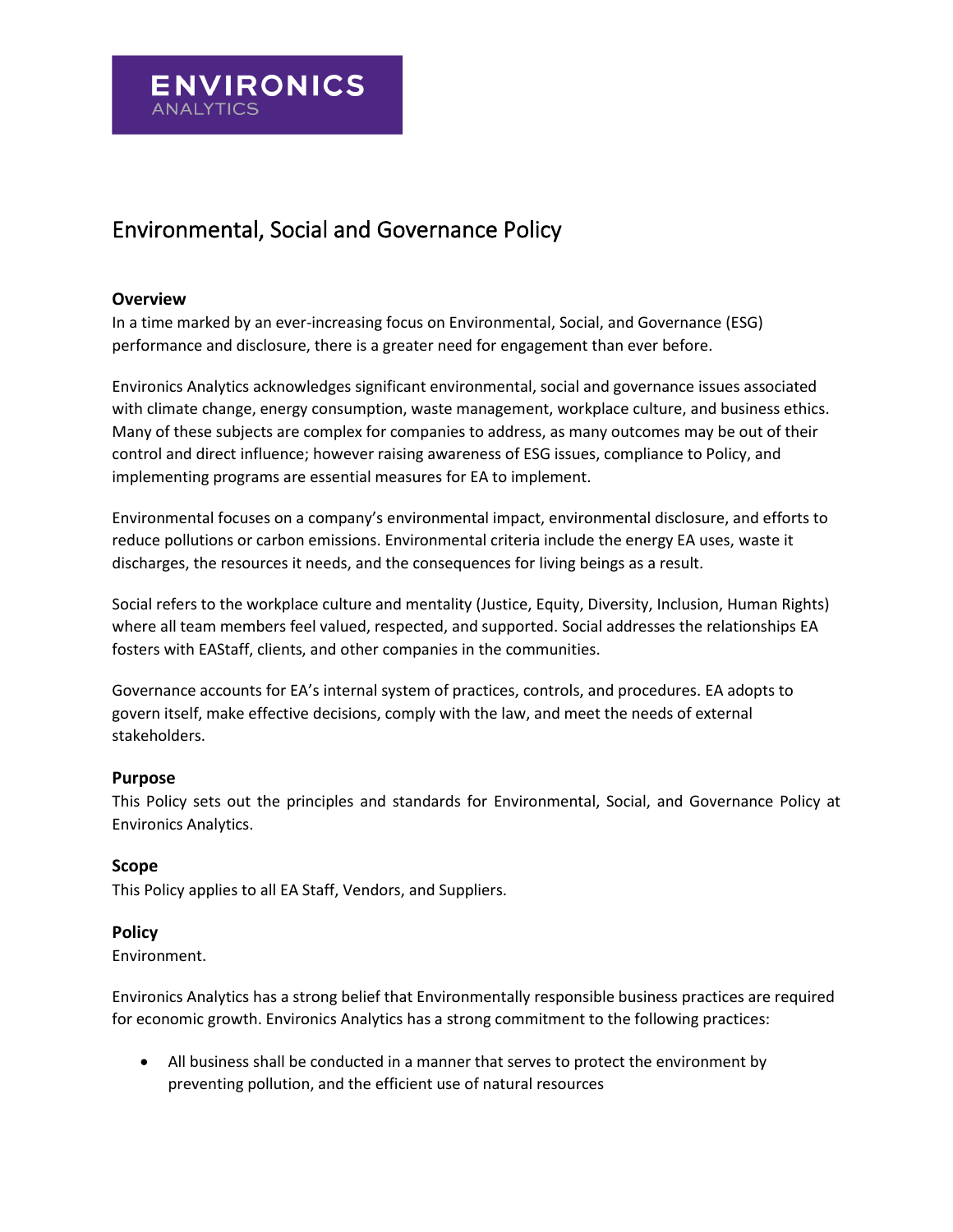## **ENVIRONICS ANALYTICS**

- EA will comply, or exceed the obligations set out by the environmental laws and regulations in the countries in which EA operates
- EA will educate, and train EAStaff on how to conduct their business in a way that supports the Environmental Policy
- Enforce the main principles of waste management of waste avoidance, re-use, recycling, recovery, and removal
- Ensure that environmental considerations are integrated into procurement practices such that all suppliers must comply with the Environmental Standards detailed within this Policy
- Continue to develop business solutions that reduce carbon footprints, both for our clients and for ourselves (example. solutions to reduce energy such as cloud services, conferencing, virtual office, and virtualization)
- Ensure environment-related incidents and infractions are reported to the Compliance Office to address.

### Social.

Environics Analytics has a strong commitment to equality and ensuring that all employees are treated equally regardless of sex, gender, ethnicity, disability or religion. This commitment also extends to how Environics Analytics hires employees and expects their suppliers to hire employees. The goal is to foster an inclusive culture where all EAStaff feel valued, respected, and supported. Environics Analytics has a strong commitment to the following practices:

- Uphold human rights of workers where all workers will be treated with dignity and respect in compliance with internationally accepted standards. The company shall not engage in corporal punishment, mental, physical, sexual, or verbal abuse as a form of punishment against any worker
- Ensure Environics Analytics is free of harassment and unlawful discrimination. Discrimination based on race, color, age, gender, sexual orientation, ethnicity, disability, pregnancy, religion, political affiliation, union membership, or civil status will not be tolerated
- Partner with inclusion focused organizations on applying best practices, and support recruitment strategies by providing EAStaff with access to training, events, mentoring, and networking opportunities.
- Ensure the workplace will be a safe and healthy workplace environment
- Manage work in such a way that no work will be executed in inhumane working conditions and that Environics Analytics will comply with applicable wage laws
- Commit to sustaining a high-performance culture and strongly support continuous learning, skill development, and leadership development
- Ensure social-related incidents and infractions are reported to Human Resources or the Compliance Office to address.